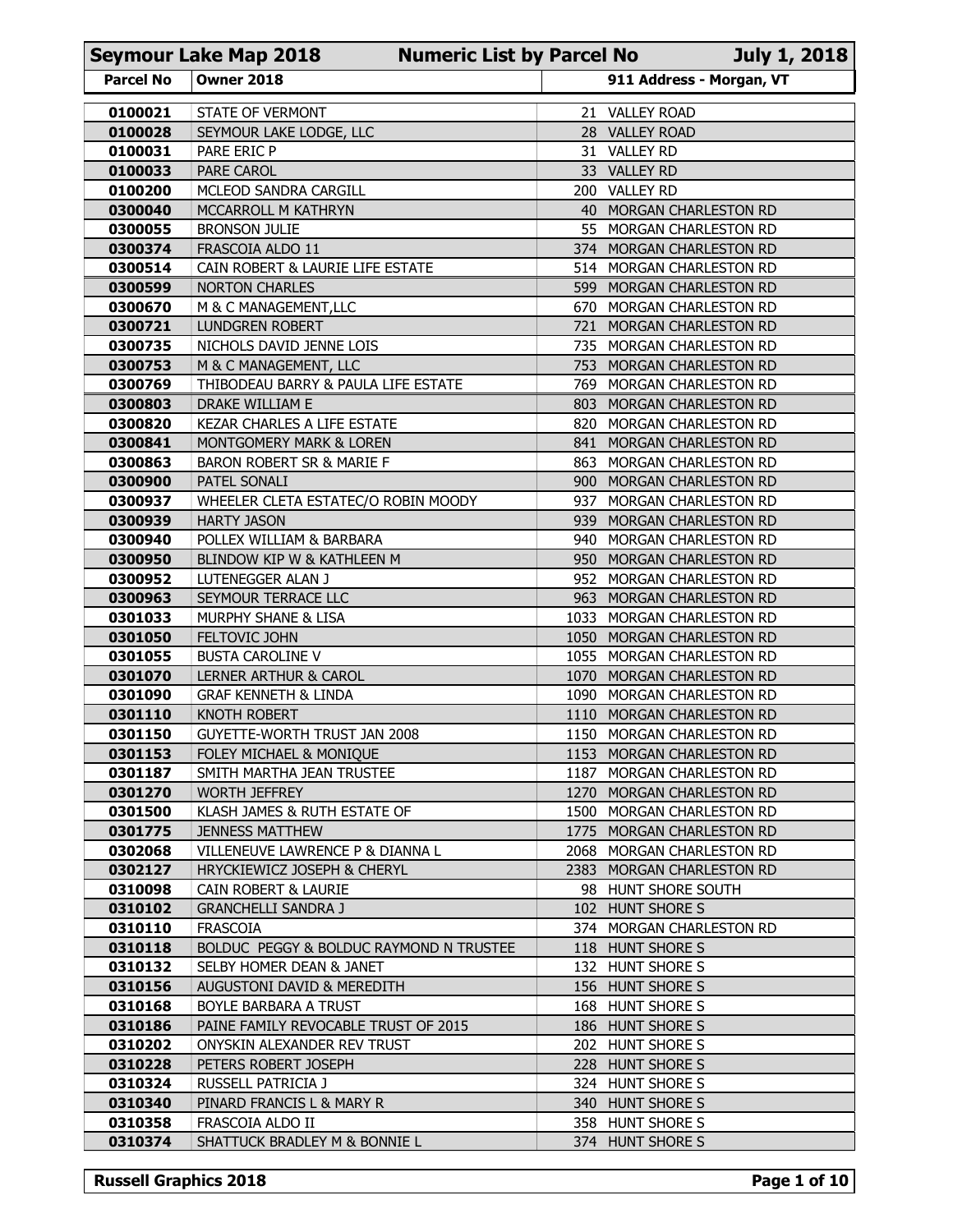|                    | <b>Seymour Lake Map 2018</b>                                      | <b>Numeric List by Parcel No</b> |     |                                      | <b>July 1, 2018</b> |
|--------------------|-------------------------------------------------------------------|----------------------------------|-----|--------------------------------------|---------------------|
| <b>Parcel No</b>   | <b>Owner 2018</b>                                                 |                                  |     | 911 Address - Morgan, VT             |                     |
| 0310380            | FRASCOIA RONALD & TERESA A                                        |                                  |     | 380 HUNT SHORE S                     |                     |
| 0320252            | JENNESS K.L. & R.P.JENNESS REVOCABLE TRU                          |                                  | 252 | NIWASKWIKOK                          |                     |
| 0320290<br>0320292 | <b>JENNESS KRYSTAL</b><br>FOUNTAIN MAUREEN M                      |                                  |     | 290 NIWASKWIKOK<br>292 NIWASKWIKOK   |                     |
| 0320294            | <b>BLAIS DANIEL&amp; CHRISTINE</b>                                |                                  |     | 294 NIWASKWIKOK RD                   |                     |
| 0320340            | EYLER STEVEN & MARY                                               |                                  |     | 340 NIWASKWIKOK                      |                     |
| 0330247            | BENNETT DON & DIANE                                               |                                  |     | 247 BENNETT                          |                     |
| 0500220            | ELLIOTT ROSS G & DAVID & MARION J                                 |                                  |     | 220 SUNSET DRIVE                     |                     |
| 1200014<br>1200036 | MORGAN UNITED CHURCH<br>BESAW ROLAND LIFE ESTATE-BESAW M,         |                                  |     | 14 MEADE HILL RD<br>36 MEADE HILL    |                     |
| 1200041            | MORGAN TOWN OF                                                    |                                  |     | 41 MEADE HILL RD                     |                     |
| 1200073            | YOUNGER PAMELA                                                    |                                  |     | 73 MEADE HILL                        |                     |
| 1200082            | TAILLON PAUL G JR                                                 |                                  |     | 82 MEADE HILL                        |                     |
| 1200103<br>1200158 | TELEPHONE OPERATING CO OF VT LLC<br><b>MORGAN TOWN</b>            |                                  |     | 103 MEADE HILL<br>158 MEADE HILL RD  |                     |
| 1600013            | ALIX JODY M                                                       |                                  |     | 13 TOAD POND RD                      |                     |
| 1600014            | MORGAN HISTORICAL SOCIETY                                         |                                  |     | 14 TOAD POND RD                      |                     |
| 1600029            | <b>GRAY DAVID &amp; JACQUELINE</b>                                |                                  |     | 29 TOAD POND RD                      |                     |
| 1600093<br>1600141 | <b>BURNS SUSAN S TRUST</b><br>MURPHY IRENE                        |                                  |     | 93 TOAD POND RD<br>141 TOAD POND RD  |                     |
| 1600256            | DESANTO DEBRA A                                                   |                                  |     | 256 TOAD POND RD                     |                     |
| 1600333            | <b>ELLAM GREGORY</b>                                              |                                  |     | 333 TOAD POND RD                     |                     |
| 1600363            | <b>LASKO TYLER</b>                                                |                                  |     | 363 TOAD POND RD                     |                     |
| 1600416<br>1600471 | HARTSHORN LEONARD A<br>MULINARE ANTHONY J                         |                                  |     | 416 TOAD POND RD<br>471 TOAD POND RD |                     |
| 1600514            | <b>SEGUIN CADE</b>                                                |                                  |     | 514 TOAD POND RD                     |                     |
| 1600523            | <b>FOURNIER ANDREW</b>                                            |                                  |     | 523 TOAD POND RD                     |                     |
| 1700001            | MORGAN TOWN                                                       |                                  |     | 1 WAYEESES DR                        |                     |
| 1700090<br>1700091 | <b>BEVINS DEBRA</b><br><b>JENNESS KRYSTAL</b>                     |                                  |     | 90 WAYEESES DR<br>91 WAYEESES DR     |                     |
| 1700313            | SAMUELS SEYMOUR LAKE TRUST 2017                                   |                                  |     | 313 WAYEESES DR                      |                     |
| 1700320            | FORT SEYMOUR PROPERTIES CORP                                      |                                  |     | 320 WAYEESES DR                      |                     |
| 1700430            | JUDD JAMES & ALICE                                                |                                  |     | 430 WAYEESES DR                      |                     |
| 1700497<br>1700500 | MILLER ROSEMARY FRY TRUSTEE<br>FORT SEYMOUR PROPERTIES CORP       |                                  |     | 497 WAYEESES DR<br>500 WAYEESES DR   |                     |
| 1700620            | <b>JUDD BARBARA</b>                                               |                                  |     | 620 WAYEESES DR                      |                     |
| 1700693            | <b>GALLUP GEORGETTE</b>                                           |                                  |     | 693 WAYEESES DR                      |                     |
| 1700694            | <b>HALL JANE</b>                                                  |                                  |     | 694 WAYEESES DR                      |                     |
| 1700760<br>1700843 | KENNEY REVOCABLE LIVING TRUST<br><b>JUDD JAMES</b>                |                                  |     | 760 WAYEESES DR<br>843 WAYEESES DR   |                     |
| 1700900            | JUDD JAMES & KENNEY JAMES                                         |                                  |     | 900 WAYEESES DR                      |                     |
| 1710032            | FRALEIGH JOHN & ELEANOR                                           |                                  |     | 32 FRALEIGH DR                       |                     |
| 1720007            | SEVEN SPAULDING RD LLC                                            |                                  |     | 7 SPAULDING RD                       |                     |
| 1720074<br>1720084 | FONTANA EDITH C LIFE ESTATE<br><b>GARDNER GLENN &amp; LORI JO</b> |                                  |     | 74 SPAULDING RD<br>84 SPAULDING RD   |                     |
| 1720092            | <b>BOLASEVICH ANDREW T JR</b>                                     |                                  |     | 92 SPAULDING RD                      |                     |
| 1720107            | ABBIATI JUDY                                                      |                                  |     | 107 SPAULDING RD                     |                     |
| 1720115            | <b>BARRY DANIEL &amp; CAROL</b>                                   |                                  |     | 115 SPAULDING RD                     |                     |
| 1720127            | JENKINS DAVID A & CAROL A                                         |                                  |     | 127 SPAULDING RD                     |                     |
| 1730153<br>1730189 | VAN WYCK ROY J & JOAN I<br>SNYDER MARK & JENNIFER                 |                                  |     | 153 JONES RD<br>189 JONES RD         |                     |
| 1730225            | MCLENDON LEE W TRUSTEE                                            |                                  |     | 225 JONES RD                         |                     |
| 1730251            | MCLENDON JOHN A TRUSTEE                                           |                                  |     | 251 JONES RD                         |                     |
| 1730273            | JOHNSON JEFFREY P & BEVERLY E                                     |                                  |     | 273 JONES RD                         |                     |
|                    | <b>Russell Graphics 2018</b>                                      |                                  |     |                                      |                     |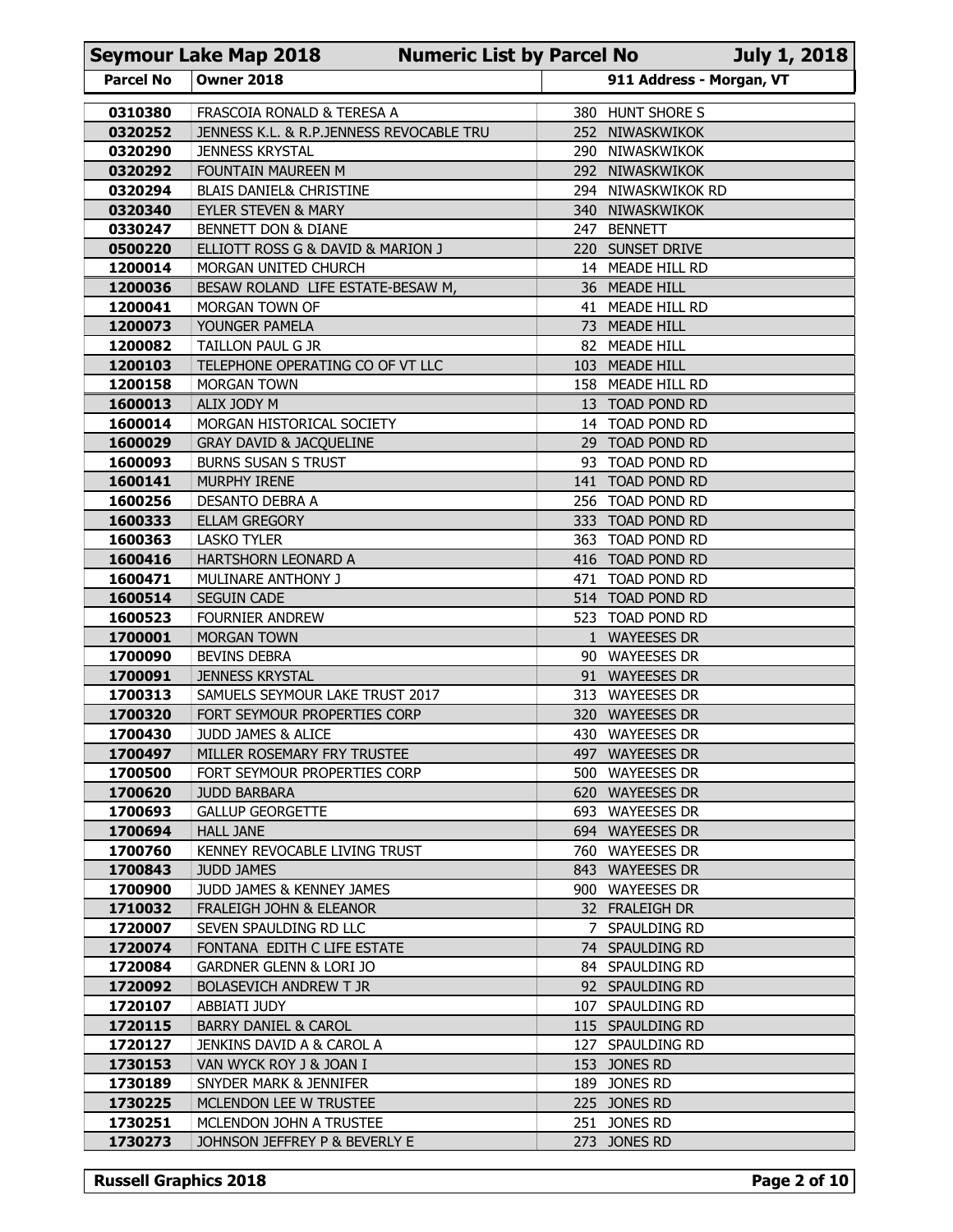| <b>Parcel No</b>   |                                                                                       |                                        |                                              |
|--------------------|---------------------------------------------------------------------------------------|----------------------------------------|----------------------------------------------|
|                    |                                                                                       |                                        |                                              |
|                    | <b>Seymour Lake Map 2018</b><br><b>Numeric List by Parcel No</b><br><b>Owner 2018</b> |                                        | July 1, 2018<br>911 Address - Morgan, VT     |
| 1730283            | CLIFFORD JOHN P JR                                                                    | 283 JONES RD                           |                                              |
| 1730289            | COWAN JOHN S & DEBORAH A                                                              | 289 JONES RD                           |                                              |
| 1730329            | CHICK PROPERTY MANAGEMENT, LLC                                                        | 329 JONES RD                           |                                              |
| 1730339            | WILDER MARK H & NANCY J                                                               | 339 JONES RD                           |                                              |
| 1740018<br>1740026 | JUDD JAMES E<br>JUDD BARBARA M                                                        |                                        | 18 WAYEESES SH W<br>26 WAYEESES SHORE W      |
| 1740038            | FRANKLIN ALAN C & WENDY H                                                             |                                        | 38 WAYEESES SHORE WEST                       |
| 1740054            | MCKENNY JEAN L TRUST                                                                  |                                        | 54 WAYEESES SHORE W                          |
| 1740086            | <b>BROADWATER TRUST</b>                                                               |                                        | 86 WAYEESES SHORE W                          |
| 1740106<br>1740120 | SIMONEAU GREGORY<br>PORTWAY WILLIAM & HELEN                                           |                                        | 106 WAYEESES SHORE W<br>120 WAYEESES SHORE W |
| 1740150            | <b>KAUFMANN JAMES</b>                                                                 |                                        | 150 WAYEESES SHORE W                         |
| 1740180            | <b>BONNEVILLE THOMAS &amp; RICHARD</b>                                                | 180 WAYEESES W                         |                                              |
| 1740190            | <b>ANDERSON FAY</b>                                                                   |                                        | 190 WAYEESES SHORE W                         |
| 1750319<br>1750343 | KENNEY REVOCABLE LIVING TRUST<br>HALL JEFFREY & JANE                                  |                                        | 319 WAYEESES SHORE<br>343 WAYEESES SHORE     |
| 1750346            | LOVELAND DONALD R & KATHLEEN                                                          |                                        | 346 WAYEESES SHORE                           |
| 1750359            | <b>ARNOLD CHARLES S</b>                                                               |                                        | 359 WAYEESES SHORE                           |
| 1750370            | ANTIL JAMES & KATHLEEN                                                                |                                        | 370 WAYEESES SHORE                           |
| 1750377<br>1750394 | WIERSCHKE BRENDA E TRUSTEE<br>JUDD ARTHUR S JR & CAROLYN T                            |                                        | 377 WAYEESES SHORE<br>394 WAYESSES SHORE     |
| 1750401            | FRASCOIA PAUL E LIVING TRUST                                                          |                                        | 401 WAYEESES SHORE                           |
| 1750416            | MITCHELL JAMES E & JEANNETTE M                                                        |                                        | 416 WAYEESES SHORE                           |
| 1750427            | AUGUSTONI DAVID & MEREDITH                                                            |                                        | 427 WAYEESES SHORE                           |
| 1750440            | REYNOLDS REVOCABLE LIVING TRUST                                                       |                                        | 440 WAYEESES SHORE                           |
| 1750457<br>1750464 | MORRIS JAMES H<br>WALDO RICHARD J & ELAINE                                            |                                        | 457 WAYEESES SHORE<br>464 WAYEESES SHORE     |
| 1750480            | DIBARI ANTHONY W & KATHERINE C TRUSTEES                                               |                                        | 480 WAYEESES SHORE                           |
| 1750505            | ALLEN WILBUR & NANCY                                                                  |                                        | 505 WAYEESES SHORE                           |
| 1750521            | SCHISSEL SCOTT L & CHRISTINA M                                                        |                                        | 521 WAYEESES SHORE                           |
| 1750537<br>1750557 | <b>BILODEAU ETINNE</b><br><b>GOSSELIN ROBERT &amp; JEAN</b>                           |                                        | 537 WAYEESES SHORE<br>557 WAYEESES SHORE     |
| 1750564            | WILLETT RICHARD J JR & WENDY M                                                        |                                        | 564 WAYEESES SHORE                           |
| 1750581            | <b>GRIFFITH GRETTA T</b>                                                              |                                        | 581 WAYEESES SHORE                           |
| 1750584            | PECUE THOMAS & JOYCE                                                                  |                                        | 584 WAYEESES SHORE                           |
| 1750637            | MITCHELL JAMES E & JEANNETTE M                                                        |                                        | 637 WAYEESES SHORE                           |
| 1750653<br>1750667 | <b>JUDD BARBARA</b><br>CALVERT DAVID & TRACY                                          |                                        | 653 WAYEESES SHORE<br>667 WAYEESES SHORE     |
| 1750670            | <b>STRATTON DEAN H</b>                                                                |                                        | 670 WAYEESES SHORE                           |
| 1750705            | KILPATRICK WILLIAM                                                                    |                                        | 705 WAYEESES SHORE                           |
| 1750721            | LANDRY CHARLES A                                                                      |                                        | 721 WAYEESES SHORE                           |
| 1750729            | MCDONALD FAMILY II, LLC                                                               |                                        | 729 WAYEESES SHORE                           |
| 1760503            | BORDEAU ANTHONY & LINDA                                                               | 503 SUGAR BUSH RD                      |                                              |
| 1760517<br>1760597 | HAMEL DAVID & JUNE<br>HENKER ROBERT D & LINDA M                                       | 517 SUGAR BUSH RD<br>597 SUGAR BUSH RD |                                              |
| 1760607            | <b>WAYNE ANTHONY</b>                                                                  | 607 SUGAR BUSH RD                      |                                              |
| 1760711            | LIMOGE MATTHEW E                                                                      | 711 SUGAR BUSH RD                      |                                              |
| 1800104            | <b>HOLLAND EARL S</b>                                                                 | 104 ONE MILE RD                        |                                              |
| 1800109            | <b>BOTROS SUSAN</b>                                                                   | 109 ONE MILE RD                        |                                              |
| 2000007<br>2000057 | PIXLEY CHARLES W & KATHERINE J<br><b>ULLERY DENNIS</b>                                | 7 WILLIAMS RD<br>57 WILLIAMS RD        |                                              |
| 2000181            | DETSCHER DAVID & SYLVIA                                                               | 181 WILLIAMS RD                        |                                              |
|                    | <b>KEEN ROBERT M</b>                                                                  | 227 WILLIAMS RD                        |                                              |
| 2000227            |                                                                                       |                                        |                                              |
| 2000242            | <b>GUYER ROBERT T JR</b>                                                              | 242 WILLIAMS RD                        |                                              |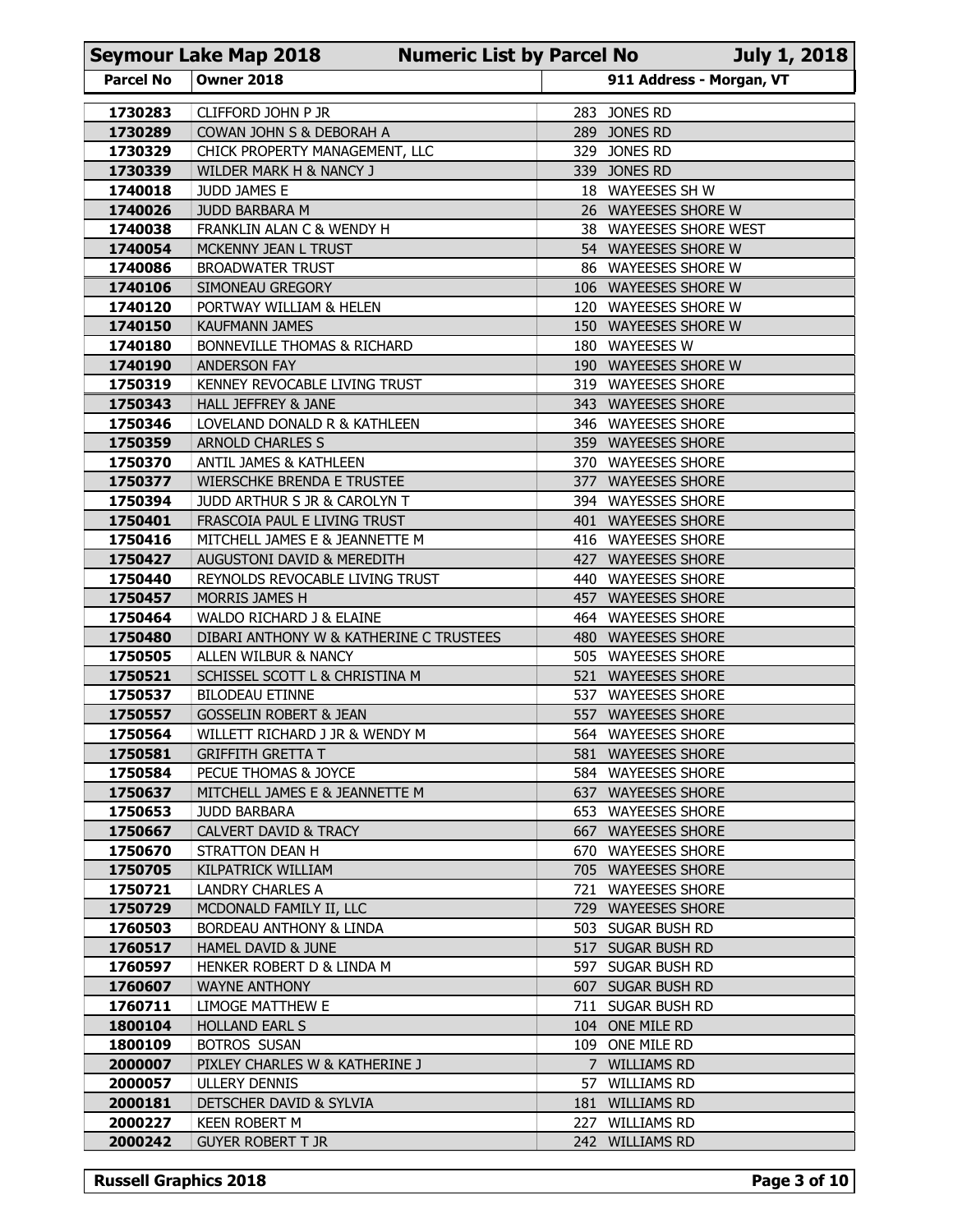|                    | <b>Seymour Lake Map 2018</b>                         | <b>Numeric List by Parcel No</b> |     |                                            | <b>July 1, 2018</b> |
|--------------------|------------------------------------------------------|----------------------------------|-----|--------------------------------------------|---------------------|
| <b>Parcel No</b>   | <b>Owner 2018</b>                                    |                                  |     | 911 Address - Morgan, VT                   |                     |
| 2000292            | WENK PETER W                                         |                                  |     | 292 WILLIAMS RD                            |                     |
| 2000351            | STANLEY ROBERT W                                     |                                  |     | 351 WILLIAMS RD                            |                     |
| 2000360<br>2000393 | LAFOE THERESA<br>FORTIN TOD R & MEGAN                |                                  | 360 | <b>WILLIAMS RD</b><br>393 WILLIAMS RD      |                     |
| 2000415            | JOHNSTON AARON & LINDA                               |                                  |     | 415 WILLIAMS RD                            |                     |
| 2000451            | <b>CARPENTER HAZEL</b>                               |                                  |     | 451 WILLIAMS RD                            |                     |
| 2000474<br>2000495 | MERRILL DAVID<br><b>HART WILLIAM</b>                 |                                  | 495 | 474 WILLIAMS RD<br><b>WILLIAMS RD</b>      |                     |
| 2000534            | <b>WEISS CHRISTOPHER</b>                             |                                  |     | 534 WILLIAMS RD                            |                     |
| 2000623            | SPATES FAMILY LLC                                    |                                  | 623 | <b>WILLIAMS RD</b>                         |                     |
| 2000652            | SIMPSON, JAMES                                       |                                  |     | 652 WILLIAMS RD                            |                     |
| 2000713<br>2000768 | ALIX JODY<br>CRANTON BRIAN L & FRANCES C             |                                  |     | 713 WILLIAMS RD<br>768 WILLIAMS RD         |                     |
| 2000771            | ROBERTS SCOTT GUY                                    |                                  | 771 | <b>WILLIAMS RD</b>                         |                     |
| 2000813            | THOMAS SEAN & TAMMI                                  |                                  |     | 813 WILLIAMS RD                            |                     |
| 2000830            | CLAD JOSHUA M                                        |                                  |     | 830 WILLIAMS RD                            |                     |
| 2200600<br>2200792 | WINAPE HILLS PROP OWNERS ASSOC<br>CAMP WINAPE, INC   |                                  |     | 600 CAMP WINAPE RD<br>792 CAMP WINAPE RD   |                     |
| 2201164            | LESSING PROPERTIES LLLP                              |                                  |     | 1164 CAMP WINAPE RD                        |                     |
| 2201348            | PATUKONIS REALTY TRUST                               |                                  |     | 1348 CAMP WINAPE RD                        |                     |
| 2201362<br>2201380 | SANGER FRANK E & BARBRA A<br>FISH BYRON & SUSAN M    |                                  |     | 1362 CAMP WINAPE RD<br>1380 CAMP WINAPE RD |                     |
| 2201404            | WYCKOFF WAYNE F & JUDITH A TRUSTEES                  |                                  |     | 1404 CAMP WINAPE RD                        |                     |
| 2201426            | GIMLER DOUGLAS & JUDITH LIFE ESTATE                  |                                  |     | 1426 CAMP WINAPE RD                        |                     |
| 2201450            | DENNIS LINDA ANN REVOCABLE TRUST                     |                                  |     | 1450 CAMP WINAPE RD                        |                     |
| 2201474<br>2201492 | SMITH LEE<br><b>DENNING MICHAEL</b>                  |                                  |     | 1474 CAMP WINAPE RD<br>1492 CAMP WINAPE RD |                     |
| 2201538            | DENNING ELIZABETH LIFE ESTATE                        |                                  |     | 1538 CAMP WINAPE RD                        |                     |
| 2201583            | DELABRUERE EUGENE                                    |                                  |     | 1583 CAMP WINAPE RD                        |                     |
| 2201584            | AVERY MICHAEL JOHN                                   |                                  |     | 1584 CAMP WINAPE RD                        |                     |
| 2201608<br>2201650 | FORTIN DENIS R<br><b>BARSKI TREVOR &amp; REBECCA</b> |                                  |     | 1608 CAMP WINAPE RD<br>1650 CAMP WINAPE RD |                     |
| 2201652            | KIPP JOHN & JANE ET AL                               |                                  |     | 1652 CAMP WINAPE RD                        |                     |
| 2201687            | DELABRUERE EUGENE                                    |                                  |     | 1687 CAMP WINAPE RD                        |                     |
| 2201722            | MOOT CANDACE, TRUSTEE OF FAMILY TRUST                |                                  |     | 1722 CAMP WINAPE RD                        |                     |
| 2201774<br>2201793 | HAYWARD PHILIP E & DIANNA L<br>HOGAN WILLIAM         |                                  |     | 1774 CAMP WINAPE RD<br>1793 CAMP WINAPE RD |                     |
| 2201806            | TYNION STACEY J & DONALD W II TRUSTEES               |                                  |     | 1806 CAMP WINAPE RD                        |                     |
| 2201848            | ABADA KAREN TRUSTEE                                  |                                  |     | 1848 CAMP WINAPE RD                        |                     |
| 2201867            | DUCKLESS EDWARD J, TRUSTEE                           |                                  |     | 1867 CAMP WINAPE RD                        |                     |
| 2201900<br>2201912 | <b>HOFMANN ROBERT</b><br><b>KLETT DIANA M</b>        |                                  |     | 1900 CAMP WINAPE RD<br>1912 CAMP WINAPE RD |                     |
| 2401091            | STEVENS CRAIG & DEBORAH                              |                                  |     | 1091 JORDAN RD                             |                     |
| 2401093            | <b>CAHILL GERRY ANN</b>                              |                                  |     | 1093 JORDAN RD                             |                     |
| 2401097            | CAHILL STEVEN J                                      |                                  |     | 1097 JORDAN RD<br>1401 JORDAN RD           |                     |
| 2401401<br>2410017 | <b>FLORIDA INC 3592-9272</b><br>FAY DIANE J          |                                  |     | 17 BIRCH PT N                              |                     |
| 2410031            | <b>BARTON ROBERT A</b>                               |                                  |     | 31 BIRCH PT N                              |                     |
| 2410073            | MCCARTHY PATRICK S                                   |                                  |     | 73 BIRCH PT N                              |                     |
| 2410093<br>2410095 | MCCARTHY ROBERT F<br>BUCHER LEE A AND LINDA S        |                                  |     | 93 BIRCH PT N<br>95 BIRCH POINT N          |                     |
| 2410109            | <b>WILSON ROBERT &amp; CHERYL</b>                    |                                  |     | 109 BIRCH PT N                             |                     |
| 2410123            | MCCARTHY RICHARD & ANN                               |                                  | 123 | <b>BIRCH PT N</b>                          |                     |
| 2410143            | <b>BIRCHARD HOWARD A &amp;</b>                       |                                  |     | 143 BIRCH PT N                             |                     |
|                    |                                                      |                                  |     |                                            |                     |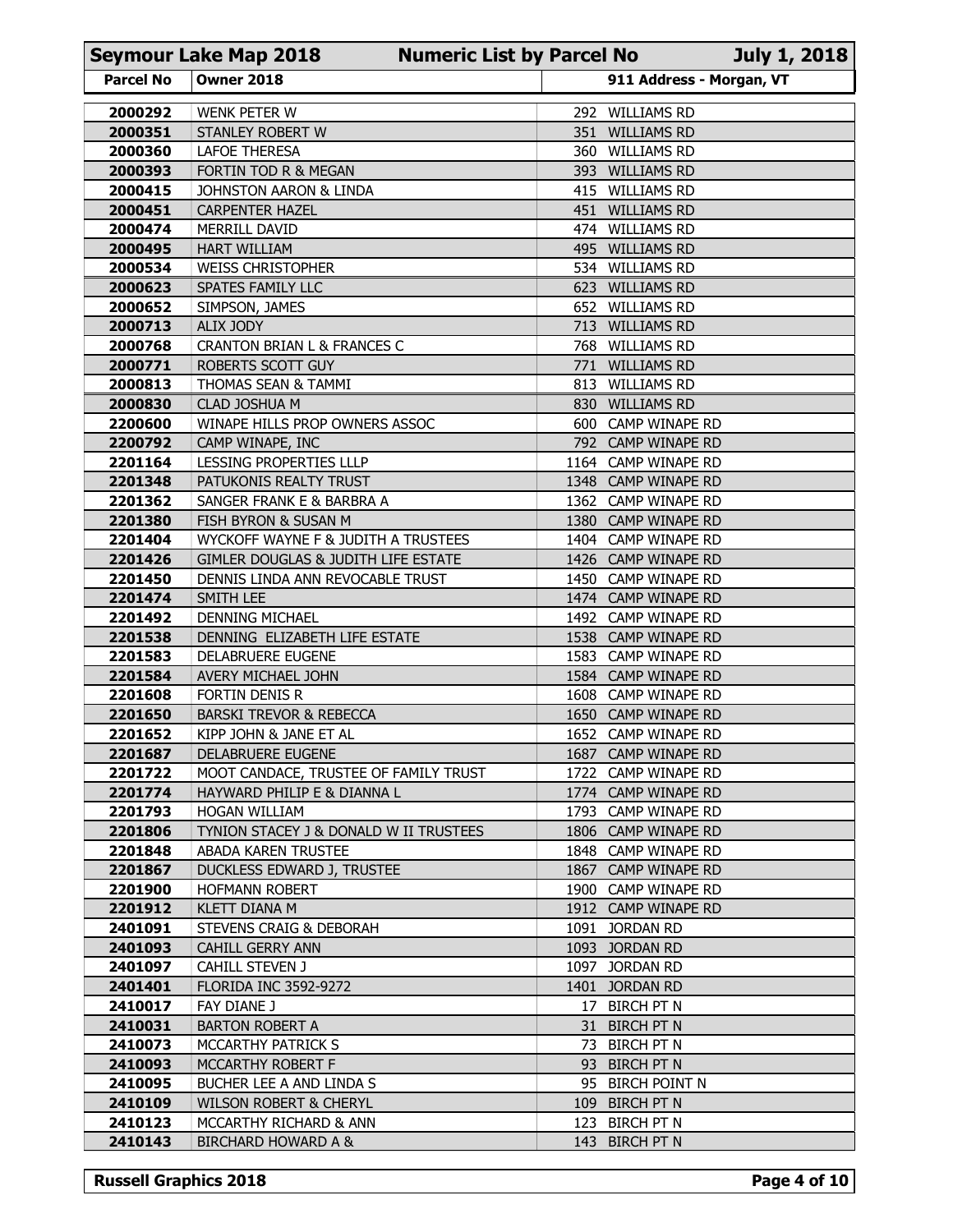|                    | <b>Seymour Lake Map 2018</b>                                            | <b>Numeric List by Parcel No</b> |    |                                       | <b>July 1, 2018</b> |
|--------------------|-------------------------------------------------------------------------|----------------------------------|----|---------------------------------------|---------------------|
| <b>Parcel No</b>   | <b>Owner 2018</b>                                                       |                                  |    | 911 Address - Morgan, VT              |                     |
| 2410153            | CONNARY E HARLAN & PATRICIA                                             |                                  |    | 153 BIRCH PT N                        |                     |
| 2420375            | O'HARA MARGARET                                                         |                                  |    | 375 BIRCH PT RD                       |                     |
| 2420493            | CLIFFORD FAMILY TRUST % CLIFFORD TERRY &                                |                                  |    | 493 BIRCH PT RD                       |                     |
| 2420501<br>2420515 | <b>GARRAN PHILIP JR TRUSTEE</b><br>ROBERGE JOHN J AND GEORGETTE         |                                  |    | 501 BIRCH POINT RD<br>515 BIRCH PT RD |                     |
| 2420529            | LEE BRIAN TRUSTEE                                                       |                                  |    | 529 BIRCH PT RD                       |                     |
| 2420545            | <b>BRUSH STUART</b>                                                     |                                  |    | 545 BIRCH PT RD                       |                     |
| 2420585<br>2420603 | KINCAID KEVIN F.                                                        |                                  |    | 585 BIRCH PT RD<br>603 BIRCH PT RD    |                     |
| 2430027            | <b>QUIGG WALTER &amp; LEONA</b><br><b>VARNESE JOHN</b>                  |                                  | 27 | <b>BIRCH PT S</b>                     |                     |
| 2430054            | GOODELL STANLEY C & MARILYN LIFE ESTATE                                 |                                  |    | 54 BIRCH PT S                         |                     |
| 2430066            | <b>KITCHEN VIVIAN</b>                                                   |                                  |    | 66 BIRCH PT S                         |                     |
| 2430088            | HINTON ELIZABETH                                                        |                                  |    | 88 BIRCH POINT S                      |                     |
| 2430093<br>2430100 | <b>KINGSTON RICHARD</b><br><b>BELL TRACI</b>                            |                                  |    | 93 BIRCH POINT S<br>100 BIRCH PT S    |                     |
| 2430126            | MARCHIONE ROBERT & ALICE J                                              |                                  |    | 126 BIRCH PT S                        |                     |
| 2430158            | TROMBLEY, DALE L                                                        |                                  |    | 158 BIRCH PT S                        |                     |
| 2440102            | <b>CAMERON FAMILY TRUST</b>                                             |                                  |    | 102 OUTLET RD                         |                     |
| 2440112<br>2440132 | KRATT W V & S M, TRUSTEES<br>COOK THOMAS ET AL                          |                                  |    | 112 OUTLET RD<br>132 OUTLET RD        |                     |
| 2440152            | CORNEILLE E STANLEY JR & CAROL S                                        |                                  |    | 152 OUTLET RD                         |                     |
| 2440180            | JARVIS, JUDITH TRUSTEE                                                  |                                  |    | 180 OUTLET RD                         |                     |
| 2440200            | THURBER SARA                                                            |                                  |    | 200 OUTLET RD<br>300 OUTLET RD        |                     |
| 2440300<br>2700262 | CAPITAL FAMILY TRUST TRUSTEE<br>CARGILL ROBERT                          |                                  |    | 262 OXBOW RD                          |                     |
| 2700345            | <b>HALE JOHN</b>                                                        |                                  |    | 345 OXBOW RD                          |                     |
| 2710060            | PEABODY NANCY TRUSTEE                                                   |                                  |    | 60 BIRCH DR                           |                     |
| 2710088            | <b>ZEAGMAN ROBERT</b>                                                   |                                  |    | 88 BIRCH DR                           |                     |
| 2710116<br>2720050 | REEVES WILLIAM J & DIANE, TRUSTEES<br>SEYMOUR LAKE CONDOMINIUM ASSN INC |                                  |    | 116 BIRCH DR<br>50 MILES RD           |                     |
| 2720133            | DAVIS BRYAN E & SUSAN E                                                 |                                  |    | 133 MILES RD                          |                     |
| 2720153            | ROSENBERG JUNE HORAK                                                    |                                  |    | 153 MILES RD                          |                     |
| 2720157            | <b>RUSTAY DENNIS &amp; DEBORAH</b>                                      |                                  |    | 157 MILES RD                          |                     |
| 2720185<br>2730051 | RICKERT MICHAEL S<br>51 MILES DRIVE LLC ET AL                           |                                  |    | 185 MILES RD<br>51 MILES DR           |                     |
| 2730057            | WHITCOMB WINTRHOP                                                       |                                  |    | 57 MILES DR                           |                     |
| 2730065            | HODGDON STEPHEN P.                                                      |                                  |    | 65 MILES DR                           |                     |
| 2730066            | VACCA ROBERT & DEBORAH                                                  |                                  |    | 66 MILES DR                           |                     |
| 2740025<br>2740051 | HAYWARD JENNIE M<br>MATTISON ARTHUR P                                   |                                  |    | 25 ROSSITERS PT<br>51 ROSSITERS PT    |                     |
| 2740101            | ROWE STEPHEN & STEPHANIE                                                |                                  |    | 101 ROSSITERS PT                      |                     |
| 2740107            | JEWETT MINA REVOCABLE TRUST                                             |                                  |    | 107 ROSSITERS PT                      |                     |
| 2740196            | POULIN DIANA                                                            |                                  |    | 196 ROSSITERS PT                      |                     |
| 2750013<br>2750021 | THOMAS PENELOPE G<br>MACDONALD BRUCE TRUST                              |                                  |    | 13 KIPP LN<br>21 KIPP LN              |                     |
| 2750049            | PITKIN JOAN                                                             |                                  |    | 49 KIPP LN                            |                     |
| 3000012            | BRYANT SCOTT A & ELIZABETH K                                            |                                  |    | 12 WATER ST                           |                     |
| 3000067            | RILEY FRANCIS D                                                         |                                  |    | 67 WATER ST                           |                     |
| 3200154            | BERGH EARL JR & VIRGINIA P                                              |                                  |    | 154 FIELD RD                          |                     |
| 3200200<br>3200212 | <b>BOWEN DWAYNE</b><br>NICOTERA, CHRISTOPHER                            |                                  |    | 200 FIELD RD<br>212 FIELD RD          |                     |
| 9004495            | <b>DECKER PETER</b>                                                     |                                  |    | 4495 VT RTE 111                       |                     |
| 9004741            | FORTIN EDWARD, DUMAS MICHELLE                                           |                                  |    | 4741 VT RT 111                        |                     |
| 9004838            | DENSMORE RICKY A LIFE ESTATE                                            |                                  |    | 4838 VT RTE 111                       |                     |
|                    |                                                                         |                                  |    |                                       |                     |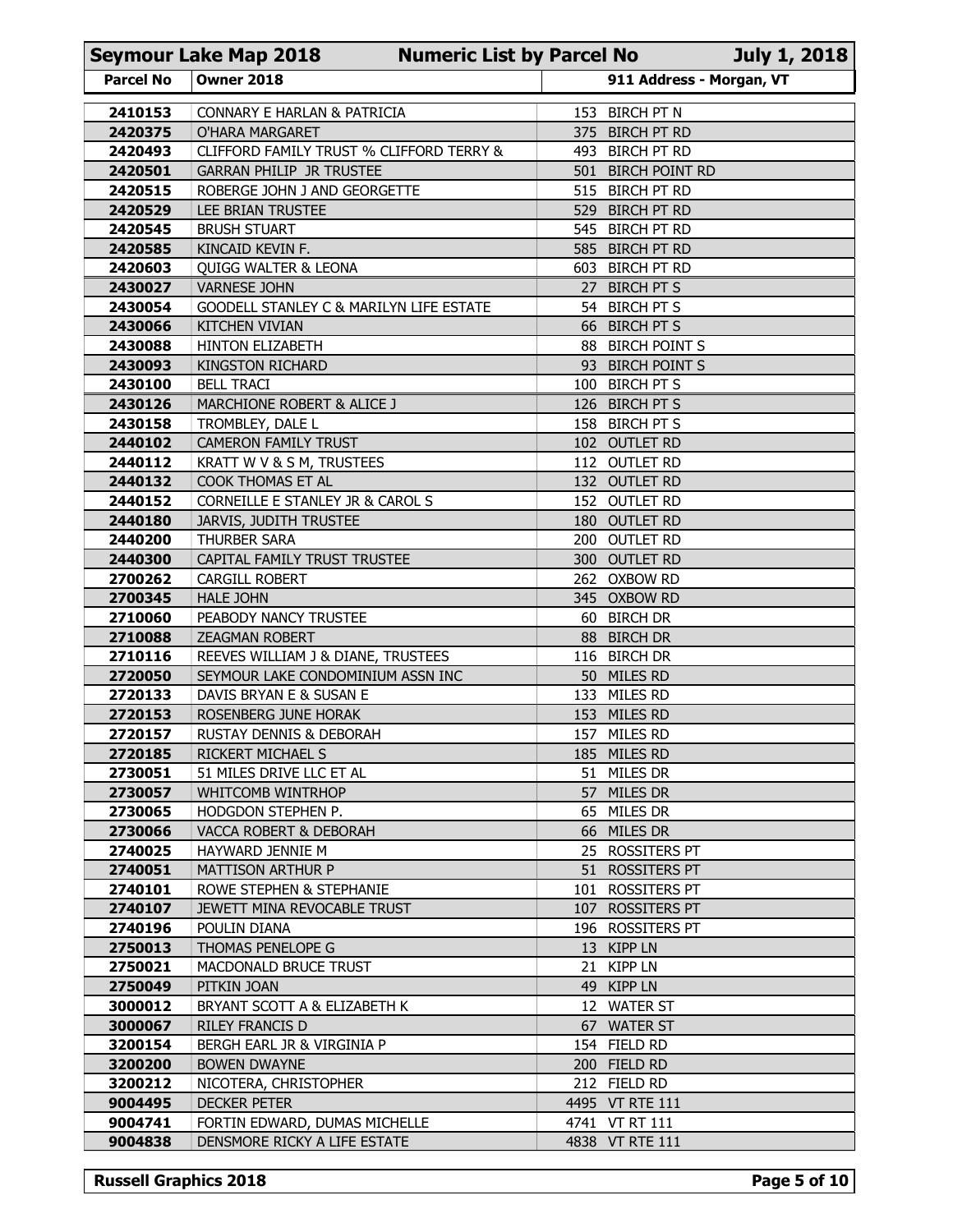| 911 Address - Morgan, VT<br><b>Parcel No</b><br><b>Owner 2018</b><br>TETREAULT ROLAND R<br>4888 VT RTE 111<br>9004888<br>4964 VT RTE 111<br>9004964<br>DUMOULIN BRIAN & JOAN<br>4965 VT RTE 111<br>9004965<br>DOYLE PAUL<br>9004980<br><b>CYR TOM GILBERT</b><br>4980 VT RT 111<br>9004996<br>4996 VT RT 111<br>WOOD RODNEY M<br>9005163<br>RIDDEL SHERWOOD REVOCABLE TRUST<br>5163 VT RTE 111<br>9005171<br>5171 VT RTE 111<br><b>COLBY THOMAS &amp; KATHRYN</b><br>5173 VT RTE 111<br>9005173<br>EPSTEIN ANNE D<br>9005175<br>LOOMIS WILLIAM T IV<br>5175 VT RTE 111<br>9005315<br>5315 VT RTE 111<br><b>BALDERSTON PARRY RICHARD R</b><br>9005317<br>HOCKENSMITH STEPHANIE D & DAVID A<br>5317 VT RTE 111<br>9005530<br><b>JUDD BRIAN K</b><br>5530 VT RTE 111<br>5540 VT RTE 111<br>9005540<br><b>JORDAN REBEKAH</b><br>9005543<br>COLBY RICHARD B & JANET M<br>5543 VT RTE 111<br>9005568<br>RIGBY MARY JO<br>5568 VT RTE 111<br>PEARSON ARLIENE M REVOCABLE TRUST<br>9005593<br>5593 VT RTE 111<br>9005629<br>5629 VT RTE 111<br>MCWAIN LYMAN & SUSAN<br>9005656<br>5656 VT RTE 111<br>GREZ ARMAND C JR & ANDREA<br>9005665<br>MCWAIN LIVING TRUST<br>5665 VT RTE 111<br>9005719<br>MORSE PETER & CHERYL<br>5719 VT RTE 111<br>9005721<br>5721 VT RTE 111<br><b>BULLOCK DAVID &amp; NANCY</b><br>9005827<br>5827 VT RTE 111<br><b>WATERS RICHARD W</b><br>9005835<br><b>QUINN CHRISTOPHER T</b><br>5835 VT RTE 111<br>9005850<br><b>CHAFFEE LYNDA PECK</b><br>5850 VT RTE 111<br>9005851<br>REMICK BRUCE D & KATHRYN<br>5851 VT RTE 111<br>9005905<br>CALLINAN MICHAEL F & JOANNE<br>5905 VT RTE 111<br>9005908<br>JOYAL RICHARD<br>5908 VT RTE 111<br>9005925<br>GREENE JOHN B & JAMES M & JOHN<br>5925 VT RTE 111<br>9005939<br><b>BURNS SUSAN REVOCABLE TRUST</b><br>5939 VT RTE 111<br>9005977<br>5977 VT RTE 111<br>MILLIKIN ROBERT<br>9006009<br>MARSHALL ROBERT & WENDY ANN<br>6009 VT RTE 111<br>9006048<br>NELSON REVOCABLE TRUST 4/4/12<br>6048 VT RTE 111<br>9006057<br>BLITTERSDORF DAVID TRUSTEE<br>6057 VT RTE 111<br>9006111<br>MAY BEVERLY<br>6111 VT RTE 111<br>9006138<br>DURFEY ROBERT E & JANICE W<br>6138 VT RTE 111<br>9006157<br>TROMBLY HILDA MAE 2014 TRUST<br>6157 VT RTE 111<br>9006197<br><b>BASSETT JAMES &amp; SHIRLEY</b><br>6197 VT RTE 111<br>9006227<br>EVANS CHARLES W<br>6227 VT RTE 111<br>9006241<br><b>RILEY JAMES</b><br>6241 VT RTE 111<br>9006249<br>POOLE ANTHONY & MARY<br>6249 VT RTE 111<br>9006269<br><b>BROWN JACQUELYN</b><br>6269 VT RTE 111<br>9006309<br>6309 VT RTE 111<br>MORLEY EDWIN S, RICHARD R &<br>9006324<br>BRIGGS DAVID R & JOAN A<br>6324 VT RTE 111<br>9006371<br>6371 VT RTE 111<br>MCLEOD SANDRA CARGILL<br>9006372<br>CARGILL PHILIP J & MARIE<br>6372 VT RTE 111<br>9006374<br>6374 VT RTE 111<br>FISHER DONALD J & PATRICIA A<br>9006375<br>SHEPHERD BETTYANNE<br>6375 VT RTE 111<br>9006376<br>6376 VT RTE 111 | <b>Seymour Lake Map 2018</b> |
|---------------------------------------------------------------------------------------------------------------------------------------------------------------------------------------------------------------------------------------------------------------------------------------------------------------------------------------------------------------------------------------------------------------------------------------------------------------------------------------------------------------------------------------------------------------------------------------------------------------------------------------------------------------------------------------------------------------------------------------------------------------------------------------------------------------------------------------------------------------------------------------------------------------------------------------------------------------------------------------------------------------------------------------------------------------------------------------------------------------------------------------------------------------------------------------------------------------------------------------------------------------------------------------------------------------------------------------------------------------------------------------------------------------------------------------------------------------------------------------------------------------------------------------------------------------------------------------------------------------------------------------------------------------------------------------------------------------------------------------------------------------------------------------------------------------------------------------------------------------------------------------------------------------------------------------------------------------------------------------------------------------------------------------------------------------------------------------------------------------------------------------------------------------------------------------------------------------------------------------------------------------------------------------------------------------------------------------------------------------------------------------------------------------------------------------------------------------------------------------------------------------------------------------------------------------------------------------------------------------------------------------------------------------------------------------------------------------------------------------------------------------------------------------------------------------------------------------------------------------------------------------------|------------------------------|
|                                                                                                                                                                                                                                                                                                                                                                                                                                                                                                                                                                                                                                                                                                                                                                                                                                                                                                                                                                                                                                                                                                                                                                                                                                                                                                                                                                                                                                                                                                                                                                                                                                                                                                                                                                                                                                                                                                                                                                                                                                                                                                                                                                                                                                                                                                                                                                                                                                                                                                                                                                                                                                                                                                                                                                                                                                                                                             |                              |
|                                                                                                                                                                                                                                                                                                                                                                                                                                                                                                                                                                                                                                                                                                                                                                                                                                                                                                                                                                                                                                                                                                                                                                                                                                                                                                                                                                                                                                                                                                                                                                                                                                                                                                                                                                                                                                                                                                                                                                                                                                                                                                                                                                                                                                                                                                                                                                                                                                                                                                                                                                                                                                                                                                                                                                                                                                                                                             |                              |
|                                                                                                                                                                                                                                                                                                                                                                                                                                                                                                                                                                                                                                                                                                                                                                                                                                                                                                                                                                                                                                                                                                                                                                                                                                                                                                                                                                                                                                                                                                                                                                                                                                                                                                                                                                                                                                                                                                                                                                                                                                                                                                                                                                                                                                                                                                                                                                                                                                                                                                                                                                                                                                                                                                                                                                                                                                                                                             |                              |
|                                                                                                                                                                                                                                                                                                                                                                                                                                                                                                                                                                                                                                                                                                                                                                                                                                                                                                                                                                                                                                                                                                                                                                                                                                                                                                                                                                                                                                                                                                                                                                                                                                                                                                                                                                                                                                                                                                                                                                                                                                                                                                                                                                                                                                                                                                                                                                                                                                                                                                                                                                                                                                                                                                                                                                                                                                                                                             |                              |
|                                                                                                                                                                                                                                                                                                                                                                                                                                                                                                                                                                                                                                                                                                                                                                                                                                                                                                                                                                                                                                                                                                                                                                                                                                                                                                                                                                                                                                                                                                                                                                                                                                                                                                                                                                                                                                                                                                                                                                                                                                                                                                                                                                                                                                                                                                                                                                                                                                                                                                                                                                                                                                                                                                                                                                                                                                                                                             |                              |
|                                                                                                                                                                                                                                                                                                                                                                                                                                                                                                                                                                                                                                                                                                                                                                                                                                                                                                                                                                                                                                                                                                                                                                                                                                                                                                                                                                                                                                                                                                                                                                                                                                                                                                                                                                                                                                                                                                                                                                                                                                                                                                                                                                                                                                                                                                                                                                                                                                                                                                                                                                                                                                                                                                                                                                                                                                                                                             |                              |
|                                                                                                                                                                                                                                                                                                                                                                                                                                                                                                                                                                                                                                                                                                                                                                                                                                                                                                                                                                                                                                                                                                                                                                                                                                                                                                                                                                                                                                                                                                                                                                                                                                                                                                                                                                                                                                                                                                                                                                                                                                                                                                                                                                                                                                                                                                                                                                                                                                                                                                                                                                                                                                                                                                                                                                                                                                                                                             |                              |
|                                                                                                                                                                                                                                                                                                                                                                                                                                                                                                                                                                                                                                                                                                                                                                                                                                                                                                                                                                                                                                                                                                                                                                                                                                                                                                                                                                                                                                                                                                                                                                                                                                                                                                                                                                                                                                                                                                                                                                                                                                                                                                                                                                                                                                                                                                                                                                                                                                                                                                                                                                                                                                                                                                                                                                                                                                                                                             |                              |
|                                                                                                                                                                                                                                                                                                                                                                                                                                                                                                                                                                                                                                                                                                                                                                                                                                                                                                                                                                                                                                                                                                                                                                                                                                                                                                                                                                                                                                                                                                                                                                                                                                                                                                                                                                                                                                                                                                                                                                                                                                                                                                                                                                                                                                                                                                                                                                                                                                                                                                                                                                                                                                                                                                                                                                                                                                                                                             |                              |
|                                                                                                                                                                                                                                                                                                                                                                                                                                                                                                                                                                                                                                                                                                                                                                                                                                                                                                                                                                                                                                                                                                                                                                                                                                                                                                                                                                                                                                                                                                                                                                                                                                                                                                                                                                                                                                                                                                                                                                                                                                                                                                                                                                                                                                                                                                                                                                                                                                                                                                                                                                                                                                                                                                                                                                                                                                                                                             |                              |
|                                                                                                                                                                                                                                                                                                                                                                                                                                                                                                                                                                                                                                                                                                                                                                                                                                                                                                                                                                                                                                                                                                                                                                                                                                                                                                                                                                                                                                                                                                                                                                                                                                                                                                                                                                                                                                                                                                                                                                                                                                                                                                                                                                                                                                                                                                                                                                                                                                                                                                                                                                                                                                                                                                                                                                                                                                                                                             |                              |
|                                                                                                                                                                                                                                                                                                                                                                                                                                                                                                                                                                                                                                                                                                                                                                                                                                                                                                                                                                                                                                                                                                                                                                                                                                                                                                                                                                                                                                                                                                                                                                                                                                                                                                                                                                                                                                                                                                                                                                                                                                                                                                                                                                                                                                                                                                                                                                                                                                                                                                                                                                                                                                                                                                                                                                                                                                                                                             |                              |
|                                                                                                                                                                                                                                                                                                                                                                                                                                                                                                                                                                                                                                                                                                                                                                                                                                                                                                                                                                                                                                                                                                                                                                                                                                                                                                                                                                                                                                                                                                                                                                                                                                                                                                                                                                                                                                                                                                                                                                                                                                                                                                                                                                                                                                                                                                                                                                                                                                                                                                                                                                                                                                                                                                                                                                                                                                                                                             |                              |
|                                                                                                                                                                                                                                                                                                                                                                                                                                                                                                                                                                                                                                                                                                                                                                                                                                                                                                                                                                                                                                                                                                                                                                                                                                                                                                                                                                                                                                                                                                                                                                                                                                                                                                                                                                                                                                                                                                                                                                                                                                                                                                                                                                                                                                                                                                                                                                                                                                                                                                                                                                                                                                                                                                                                                                                                                                                                                             |                              |
|                                                                                                                                                                                                                                                                                                                                                                                                                                                                                                                                                                                                                                                                                                                                                                                                                                                                                                                                                                                                                                                                                                                                                                                                                                                                                                                                                                                                                                                                                                                                                                                                                                                                                                                                                                                                                                                                                                                                                                                                                                                                                                                                                                                                                                                                                                                                                                                                                                                                                                                                                                                                                                                                                                                                                                                                                                                                                             |                              |
|                                                                                                                                                                                                                                                                                                                                                                                                                                                                                                                                                                                                                                                                                                                                                                                                                                                                                                                                                                                                                                                                                                                                                                                                                                                                                                                                                                                                                                                                                                                                                                                                                                                                                                                                                                                                                                                                                                                                                                                                                                                                                                                                                                                                                                                                                                                                                                                                                                                                                                                                                                                                                                                                                                                                                                                                                                                                                             |                              |
|                                                                                                                                                                                                                                                                                                                                                                                                                                                                                                                                                                                                                                                                                                                                                                                                                                                                                                                                                                                                                                                                                                                                                                                                                                                                                                                                                                                                                                                                                                                                                                                                                                                                                                                                                                                                                                                                                                                                                                                                                                                                                                                                                                                                                                                                                                                                                                                                                                                                                                                                                                                                                                                                                                                                                                                                                                                                                             |                              |
|                                                                                                                                                                                                                                                                                                                                                                                                                                                                                                                                                                                                                                                                                                                                                                                                                                                                                                                                                                                                                                                                                                                                                                                                                                                                                                                                                                                                                                                                                                                                                                                                                                                                                                                                                                                                                                                                                                                                                                                                                                                                                                                                                                                                                                                                                                                                                                                                                                                                                                                                                                                                                                                                                                                                                                                                                                                                                             |                              |
|                                                                                                                                                                                                                                                                                                                                                                                                                                                                                                                                                                                                                                                                                                                                                                                                                                                                                                                                                                                                                                                                                                                                                                                                                                                                                                                                                                                                                                                                                                                                                                                                                                                                                                                                                                                                                                                                                                                                                                                                                                                                                                                                                                                                                                                                                                                                                                                                                                                                                                                                                                                                                                                                                                                                                                                                                                                                                             |                              |
|                                                                                                                                                                                                                                                                                                                                                                                                                                                                                                                                                                                                                                                                                                                                                                                                                                                                                                                                                                                                                                                                                                                                                                                                                                                                                                                                                                                                                                                                                                                                                                                                                                                                                                                                                                                                                                                                                                                                                                                                                                                                                                                                                                                                                                                                                                                                                                                                                                                                                                                                                                                                                                                                                                                                                                                                                                                                                             |                              |
|                                                                                                                                                                                                                                                                                                                                                                                                                                                                                                                                                                                                                                                                                                                                                                                                                                                                                                                                                                                                                                                                                                                                                                                                                                                                                                                                                                                                                                                                                                                                                                                                                                                                                                                                                                                                                                                                                                                                                                                                                                                                                                                                                                                                                                                                                                                                                                                                                                                                                                                                                                                                                                                                                                                                                                                                                                                                                             |                              |
|                                                                                                                                                                                                                                                                                                                                                                                                                                                                                                                                                                                                                                                                                                                                                                                                                                                                                                                                                                                                                                                                                                                                                                                                                                                                                                                                                                                                                                                                                                                                                                                                                                                                                                                                                                                                                                                                                                                                                                                                                                                                                                                                                                                                                                                                                                                                                                                                                                                                                                                                                                                                                                                                                                                                                                                                                                                                                             |                              |
|                                                                                                                                                                                                                                                                                                                                                                                                                                                                                                                                                                                                                                                                                                                                                                                                                                                                                                                                                                                                                                                                                                                                                                                                                                                                                                                                                                                                                                                                                                                                                                                                                                                                                                                                                                                                                                                                                                                                                                                                                                                                                                                                                                                                                                                                                                                                                                                                                                                                                                                                                                                                                                                                                                                                                                                                                                                                                             |                              |
|                                                                                                                                                                                                                                                                                                                                                                                                                                                                                                                                                                                                                                                                                                                                                                                                                                                                                                                                                                                                                                                                                                                                                                                                                                                                                                                                                                                                                                                                                                                                                                                                                                                                                                                                                                                                                                                                                                                                                                                                                                                                                                                                                                                                                                                                                                                                                                                                                                                                                                                                                                                                                                                                                                                                                                                                                                                                                             |                              |
|                                                                                                                                                                                                                                                                                                                                                                                                                                                                                                                                                                                                                                                                                                                                                                                                                                                                                                                                                                                                                                                                                                                                                                                                                                                                                                                                                                                                                                                                                                                                                                                                                                                                                                                                                                                                                                                                                                                                                                                                                                                                                                                                                                                                                                                                                                                                                                                                                                                                                                                                                                                                                                                                                                                                                                                                                                                                                             |                              |
|                                                                                                                                                                                                                                                                                                                                                                                                                                                                                                                                                                                                                                                                                                                                                                                                                                                                                                                                                                                                                                                                                                                                                                                                                                                                                                                                                                                                                                                                                                                                                                                                                                                                                                                                                                                                                                                                                                                                                                                                                                                                                                                                                                                                                                                                                                                                                                                                                                                                                                                                                                                                                                                                                                                                                                                                                                                                                             |                              |
|                                                                                                                                                                                                                                                                                                                                                                                                                                                                                                                                                                                                                                                                                                                                                                                                                                                                                                                                                                                                                                                                                                                                                                                                                                                                                                                                                                                                                                                                                                                                                                                                                                                                                                                                                                                                                                                                                                                                                                                                                                                                                                                                                                                                                                                                                                                                                                                                                                                                                                                                                                                                                                                                                                                                                                                                                                                                                             |                              |
|                                                                                                                                                                                                                                                                                                                                                                                                                                                                                                                                                                                                                                                                                                                                                                                                                                                                                                                                                                                                                                                                                                                                                                                                                                                                                                                                                                                                                                                                                                                                                                                                                                                                                                                                                                                                                                                                                                                                                                                                                                                                                                                                                                                                                                                                                                                                                                                                                                                                                                                                                                                                                                                                                                                                                                                                                                                                                             |                              |
|                                                                                                                                                                                                                                                                                                                                                                                                                                                                                                                                                                                                                                                                                                                                                                                                                                                                                                                                                                                                                                                                                                                                                                                                                                                                                                                                                                                                                                                                                                                                                                                                                                                                                                                                                                                                                                                                                                                                                                                                                                                                                                                                                                                                                                                                                                                                                                                                                                                                                                                                                                                                                                                                                                                                                                                                                                                                                             |                              |
|                                                                                                                                                                                                                                                                                                                                                                                                                                                                                                                                                                                                                                                                                                                                                                                                                                                                                                                                                                                                                                                                                                                                                                                                                                                                                                                                                                                                                                                                                                                                                                                                                                                                                                                                                                                                                                                                                                                                                                                                                                                                                                                                                                                                                                                                                                                                                                                                                                                                                                                                                                                                                                                                                                                                                                                                                                                                                             |                              |
|                                                                                                                                                                                                                                                                                                                                                                                                                                                                                                                                                                                                                                                                                                                                                                                                                                                                                                                                                                                                                                                                                                                                                                                                                                                                                                                                                                                                                                                                                                                                                                                                                                                                                                                                                                                                                                                                                                                                                                                                                                                                                                                                                                                                                                                                                                                                                                                                                                                                                                                                                                                                                                                                                                                                                                                                                                                                                             |                              |
|                                                                                                                                                                                                                                                                                                                                                                                                                                                                                                                                                                                                                                                                                                                                                                                                                                                                                                                                                                                                                                                                                                                                                                                                                                                                                                                                                                                                                                                                                                                                                                                                                                                                                                                                                                                                                                                                                                                                                                                                                                                                                                                                                                                                                                                                                                                                                                                                                                                                                                                                                                                                                                                                                                                                                                                                                                                                                             |                              |
|                                                                                                                                                                                                                                                                                                                                                                                                                                                                                                                                                                                                                                                                                                                                                                                                                                                                                                                                                                                                                                                                                                                                                                                                                                                                                                                                                                                                                                                                                                                                                                                                                                                                                                                                                                                                                                                                                                                                                                                                                                                                                                                                                                                                                                                                                                                                                                                                                                                                                                                                                                                                                                                                                                                                                                                                                                                                                             |                              |
|                                                                                                                                                                                                                                                                                                                                                                                                                                                                                                                                                                                                                                                                                                                                                                                                                                                                                                                                                                                                                                                                                                                                                                                                                                                                                                                                                                                                                                                                                                                                                                                                                                                                                                                                                                                                                                                                                                                                                                                                                                                                                                                                                                                                                                                                                                                                                                                                                                                                                                                                                                                                                                                                                                                                                                                                                                                                                             |                              |
|                                                                                                                                                                                                                                                                                                                                                                                                                                                                                                                                                                                                                                                                                                                                                                                                                                                                                                                                                                                                                                                                                                                                                                                                                                                                                                                                                                                                                                                                                                                                                                                                                                                                                                                                                                                                                                                                                                                                                                                                                                                                                                                                                                                                                                                                                                                                                                                                                                                                                                                                                                                                                                                                                                                                                                                                                                                                                             |                              |
|                                                                                                                                                                                                                                                                                                                                                                                                                                                                                                                                                                                                                                                                                                                                                                                                                                                                                                                                                                                                                                                                                                                                                                                                                                                                                                                                                                                                                                                                                                                                                                                                                                                                                                                                                                                                                                                                                                                                                                                                                                                                                                                                                                                                                                                                                                                                                                                                                                                                                                                                                                                                                                                                                                                                                                                                                                                                                             |                              |
|                                                                                                                                                                                                                                                                                                                                                                                                                                                                                                                                                                                                                                                                                                                                                                                                                                                                                                                                                                                                                                                                                                                                                                                                                                                                                                                                                                                                                                                                                                                                                                                                                                                                                                                                                                                                                                                                                                                                                                                                                                                                                                                                                                                                                                                                                                                                                                                                                                                                                                                                                                                                                                                                                                                                                                                                                                                                                             |                              |
|                                                                                                                                                                                                                                                                                                                                                                                                                                                                                                                                                                                                                                                                                                                                                                                                                                                                                                                                                                                                                                                                                                                                                                                                                                                                                                                                                                                                                                                                                                                                                                                                                                                                                                                                                                                                                                                                                                                                                                                                                                                                                                                                                                                                                                                                                                                                                                                                                                                                                                                                                                                                                                                                                                                                                                                                                                                                                             |                              |
|                                                                                                                                                                                                                                                                                                                                                                                                                                                                                                                                                                                                                                                                                                                                                                                                                                                                                                                                                                                                                                                                                                                                                                                                                                                                                                                                                                                                                                                                                                                                                                                                                                                                                                                                                                                                                                                                                                                                                                                                                                                                                                                                                                                                                                                                                                                                                                                                                                                                                                                                                                                                                                                                                                                                                                                                                                                                                             |                              |
| 9006399                                                                                                                                                                                                                                                                                                                                                                                                                                                                                                                                                                                                                                                                                                                                                                                                                                                                                                                                                                                                                                                                                                                                                                                                                                                                                                                                                                                                                                                                                                                                                                                                                                                                                                                                                                                                                                                                                                                                                                                                                                                                                                                                                                                                                                                                                                                                                                                                                                                                                                                                                                                                                                                                                                                                                                                                                                                                                     | FILES SHEILLA & DAVID        |
| FISCALETTI ALBERT G & JENNIFER C<br>6399 VT RTE 111<br>9006437<br><b>HUBBARD REED</b><br>6437 VT RTE 111                                                                                                                                                                                                                                                                                                                                                                                                                                                                                                                                                                                                                                                                                                                                                                                                                                                                                                                                                                                                                                                                                                                                                                                                                                                                                                                                                                                                                                                                                                                                                                                                                                                                                                                                                                                                                                                                                                                                                                                                                                                                                                                                                                                                                                                                                                                                                                                                                                                                                                                                                                                                                                                                                                                                                                                    |                              |
| KENISON GLENN E & ARGENE<br>9006456<br>6456 VT RTE 111                                                                                                                                                                                                                                                                                                                                                                                                                                                                                                                                                                                                                                                                                                                                                                                                                                                                                                                                                                                                                                                                                                                                                                                                                                                                                                                                                                                                                                                                                                                                                                                                                                                                                                                                                                                                                                                                                                                                                                                                                                                                                                                                                                                                                                                                                                                                                                                                                                                                                                                                                                                                                                                                                                                                                                                                                                      |                              |
| 9006481<br><b>STATE OF VERMONT</b><br>6481 VT RTE 111                                                                                                                                                                                                                                                                                                                                                                                                                                                                                                                                                                                                                                                                                                                                                                                                                                                                                                                                                                                                                                                                                                                                                                                                                                                                                                                                                                                                                                                                                                                                                                                                                                                                                                                                                                                                                                                                                                                                                                                                                                                                                                                                                                                                                                                                                                                                                                                                                                                                                                                                                                                                                                                                                                                                                                                                                                       |                              |
| 6507 VT RTE 111<br>9006507<br>COOMBE DEBORAH                                                                                                                                                                                                                                                                                                                                                                                                                                                                                                                                                                                                                                                                                                                                                                                                                                                                                                                                                                                                                                                                                                                                                                                                                                                                                                                                                                                                                                                                                                                                                                                                                                                                                                                                                                                                                                                                                                                                                                                                                                                                                                                                                                                                                                                                                                                                                                                                                                                                                                                                                                                                                                                                                                                                                                                                                                                |                              |
| 9006531<br>WESTOVER DAVID A & CYNTHIA M TRUSTEES<br>6531 VT RTE 111                                                                                                                                                                                                                                                                                                                                                                                                                                                                                                                                                                                                                                                                                                                                                                                                                                                                                                                                                                                                                                                                                                                                                                                                                                                                                                                                                                                                                                                                                                                                                                                                                                                                                                                                                                                                                                                                                                                                                                                                                                                                                                                                                                                                                                                                                                                                                                                                                                                                                                                                                                                                                                                                                                                                                                                                                         |                              |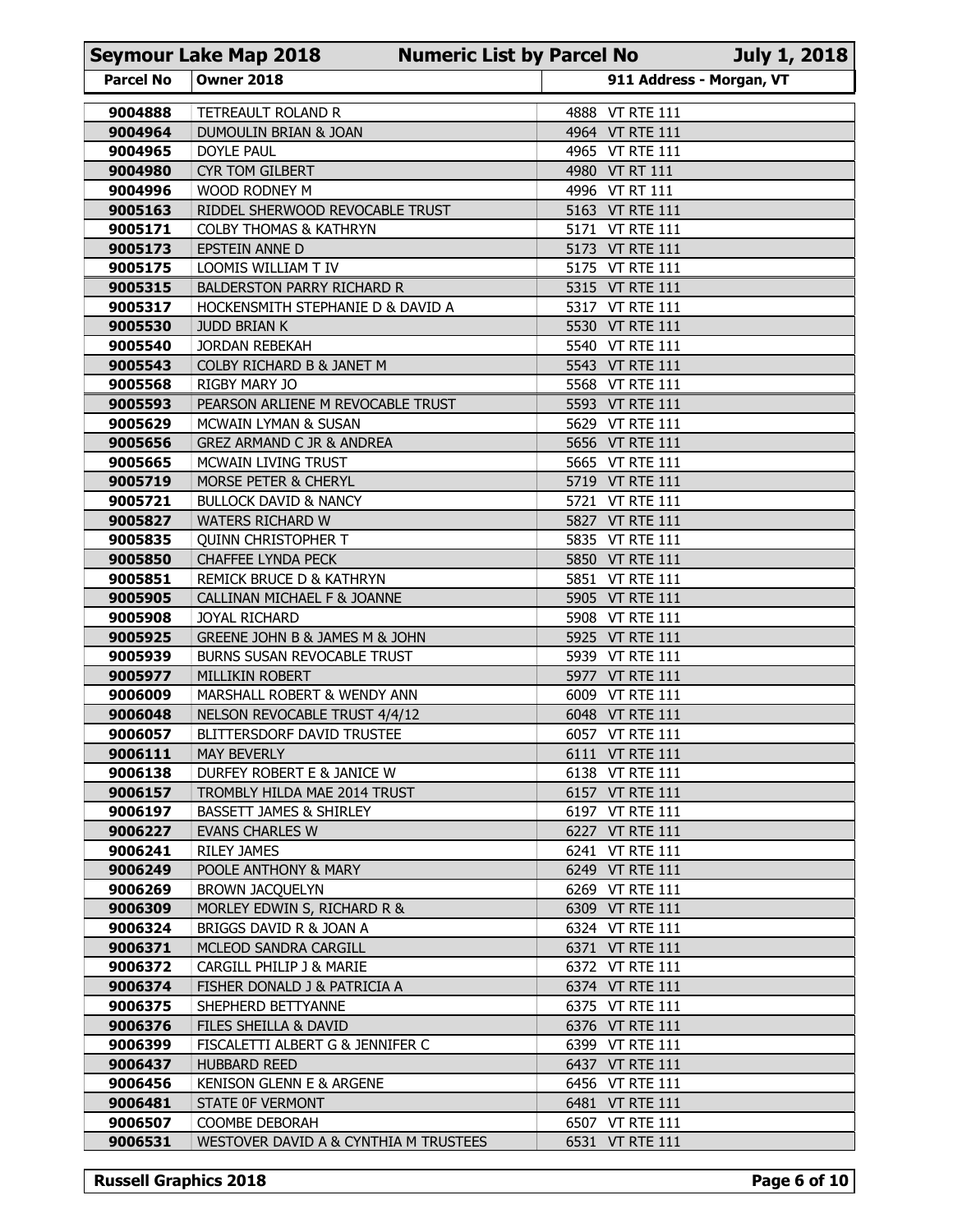|                    | <b>Seymour Lake Map 2018</b>                                         | <b>Numeric List by Parcel No</b> |                                    | <b>July 1, 2018</b> |
|--------------------|----------------------------------------------------------------------|----------------------------------|------------------------------------|---------------------|
| <b>Parcel No</b>   | <b>Owner 2018</b>                                                    |                                  | 911 Address - Morgan, VT           |                     |
| 9006539            | REILLY TIMOTHY & JOAN                                                |                                  | 6539 VT RTE 111                    |                     |
| 9006541            | CHAMBERS SHAWN REVOCABLE TRUST                                       |                                  | 6541 VT RTE 111                    |                     |
| 9006569<br>9006682 | DUCHARME RENE                                                        |                                  | 6569 VT RTE 111<br>6682 VT RTE 111 |                     |
| 9006706            | PHILBRICK, SANDRA L & JACK<br>DELANEY JULIETTE                       |                                  | 6706 VT RTE 111                    |                     |
| 9006716            | WALKER GEORGE A JR                                                   |                                  | 6716 VT RTE 111                    |                     |
| 9006722            | FRASER ANDREW & MARGARET                                             |                                  | 6722 VT RTE 111                    |                     |
| 9006738            | <b>QUIRION ROBERT</b>                                                |                                  | 6738 VT RTE 111                    |                     |
| 9006746<br>9006766 | CORKINS RICHARD D                                                    |                                  | 6746 VT RTE 111<br>6766 VT RTE 111 |                     |
| 9006796            | <b>BROCHU LORRAINE LIFE ESTATE</b><br>CARTER BRIAN & PATRICIA        |                                  | 6796 VT RTE 111                    |                     |
| 9006798            | MYERS NORMAN & MARGARET                                              |                                  | 6798 VT RTE 111                    |                     |
| 9006802            | WOOD THOMAS M                                                        |                                  | 6802 VT RTE 111                    |                     |
| 9006816            | TURCOTTE RONALD, KEVIN, RICHARD                                      |                                  | 6816 VT RTE 111                    |                     |
| 9006840<br>9006858 | MOLLEUR ROBERT J TRUSTEE OF RJM TRUST<br>TETREAULT ALICE LIFE ESTATE |                                  | 6840 VT RTE 111<br>6858 VT RTE 111 |                     |
| 9007026            | <b>KENNEDY MONTE</b>                                                 |                                  | 7026 VT RTE 111                    |                     |
| 9007034            | LOVE PATRICK A & JUDITH L                                            |                                  | 7034 VT RTE 111                    |                     |
| 9007036            | LEWIS BEVERLY A                                                      |                                  | 7036 VT RTE 111                    |                     |
| 9007339<br>9007363 | SANBORN JOAN E TRUSTEE<br>OLNEY GARY W TRUSTEE OF THE                |                                  | 7339 VT RTE 111<br>7363 VT RTE 111 |                     |
| 9007375            | <b>MAGNUS JOHN &amp; DEBRA</b>                                       |                                  | 7375 VT RTE 111                    |                     |
| 9007382            | RUNSVOLD PATRICIA                                                    |                                  | 7382 VT RTE 111                    |                     |
| 9007389            | PALIN DEAN & JAN                                                     |                                  | 7389 VT RTE 111                    |                     |
| 9007406<br>9007449 | <b>GUILLETTE ROBERT</b><br><b>KULAGA ALLISON</b>                     |                                  | 7406 VT RTE 111<br>7449 VT RTE 111 |                     |
| 9007497            | <b>HANSON GAYLE M</b>                                                |                                  | 7497 VT RTE 111                    |                     |
| 9007632            | BOOTH RAND E & PATRICIA L                                            |                                  | 7632 VT RTE 111                    |                     |
| 9007734            | JOHNSTON STEFAN K                                                    |                                  | 7734 VT RTE 111                    |                     |
| 9007768            | <b>HAMILTON AMOS &amp; ANNE</b>                                      |                                  | 7768 VT RTE 111                    |                     |
| 9007831<br>9007833 | IRWIN IRREVOCABLE INCOME TRUST<br><b>CONEYS THOMAS</b>               |                                  | 7831 VT RTE 111<br>7833 VT RTE 111 |                     |
| 9007978            | ELDRED RICHARD & PETER                                               |                                  | 7978 VT RTE 111                    |                     |
| 9008026            | LAPLUME ALAN P & RACHEL A                                            |                                  | 8026 VT RT 111                     |                     |
| 9008101            | PARENTEAU PAMELA                                                     |                                  | 8101 VT RTE 111                    |                     |
| 9008102            | <b>GUYER ROBERT T</b>                                                |                                  | 8102 VT RTE 111                    |                     |
| 9008119<br>9008190 | FOUR SEASONS PROPERTY RENTALS LLC<br><b>GUYER ROYCE &amp; ELLEN</b>  |                                  | 8119 VT RTE 111<br>8190 VT RTE 111 |                     |
| 9008242            | STODDARD ROGER D                                                     |                                  | 8242 VT RTE 111                    |                     |
| 9008283            | NEMETH ANDREW & JENNA                                                |                                  | 8283 VT RTE 111                    |                     |
| 9008312            | STYLES DAVID P & MARILYN J LIFE ESTATE                               |                                  | 8312 VT RTE 111                    |                     |
| 9008348<br>9008368 | RICKER STEPHEN & REBECCA<br><b>GUYER ROBERT T SR</b>                 |                                  | 8348 VT RTE 111<br>8368 VT RTE 111 |                     |
| 9008375            | LABRECQUE RONALD W                                                   |                                  | 8375 VT RTE 111                    |                     |
| 9008411            | <b>KEALEY CADE LLC</b>                                               |                                  | 8411 VT RTE 111                    |                     |
| 9008437            | U.S. BANK NATIONAL ASSO                                              |                                  | 8437 VT RTE 111                    |                     |
| 9008499            | FORTIN HEIDI L                                                       |                                  | 8523 VT RTE 111                    |                     |
| 9008502<br>9008523 | HOLDEN DEREK H & DANIELLE L<br><b>BOURKE AARON A &amp; NICOLE</b>    |                                  | 8502 VT RTE 111<br>8523 VT RTE 111 |                     |
| 9008572            | MAPLE ROBERT & SUZANNE LIFE ESTATE                                   |                                  | 8572 VT RTE 111                    |                     |
| 9008621            | <b>JUDD ERIC</b>                                                     |                                  | 8621 VT RTE 111                    |                     |
| 9020157            | STEENROD REVOCABLE TRUST JEANNE WILSON                               |                                  | 157 CRANBERRY LN                   |                     |
| 9020201            | ADAMS STEVEN C & JENNIFER L                                          | 201                              | <b>CRANBERRY LANE</b>              |                     |
| 9020219            | LAZZARA ANTHONY ET AL                                                |                                  | 219 CRANBERRY LN                   |                     |
|                    |                                                                      |                                  |                                    |                     |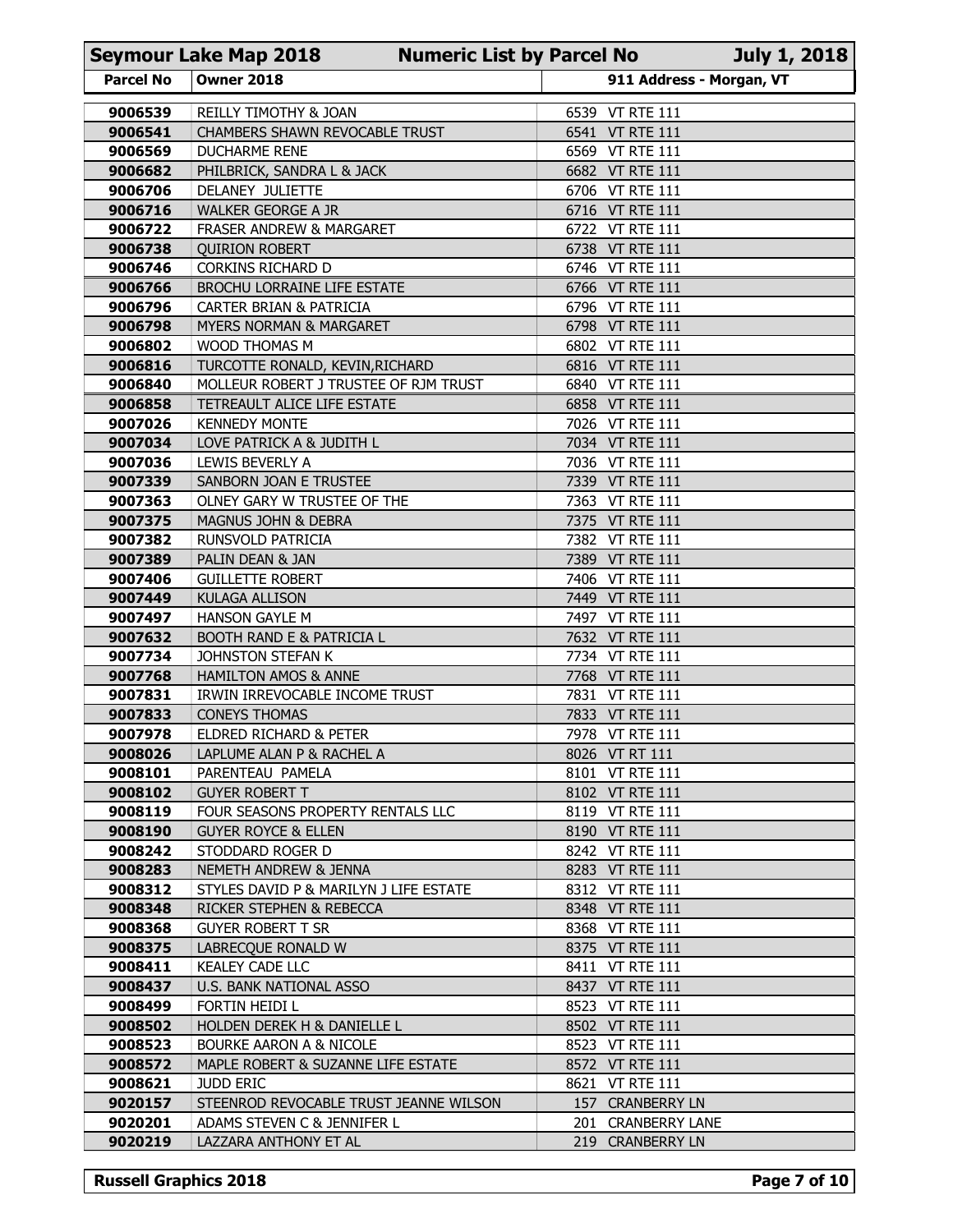|                    | <b>Seymour Lake Map 2018</b>                                      | <b>Numeric List by Parcel No</b> |            |                                                  | July 1, 2018 |
|--------------------|-------------------------------------------------------------------|----------------------------------|------------|--------------------------------------------------|--------------|
| <b>Parcel No</b>   | <b>Owner 2018</b>                                                 |                                  |            | 911 Address - Morgan, VT                         |              |
| 9030097            | <b>LUCEY DAVID</b>                                                |                                  |            | 97 TWIN CAMPS                                    |              |
| 9030180            | HOLDEN W H SR & FAMILY                                            |                                  | 180        | <b>TWIN CAMPS</b>                                |              |
| 9030181<br>9030201 | SMITH WILLIAM & PAMELA M<br><b>CONEYS THOMAS A TRUSTEE</b>        |                                  |            | 181 TWIN CAMPS<br>201 TWIN CAMPS                 |              |
| 9030207            | <b>CONEYS STEVEN</b>                                              |                                  | 207        | <b>TWIN CAMPS</b>                                |              |
| 9030225            | PREFONTAINE M & H & T HOWLAND                                     |                                  |            | 225 TWIN CAMPS                                   |              |
| 9030257            | CHAMPIGNY ANTHONY N & GABRIEL O                                   |                                  | 257        | <b>TWIN CAMPS</b>                                |              |
| 9030310<br>9040153 | TUBB WILLIAM G<br><b>JANGRAW FAMILY TRUST</b>                     |                                  |            | 310 TWIN CAMPS<br>153 BUZZELL WEST               |              |
| 9040173            | HATTON WILLIAM H III & TIMOTHY WILLIAM                            |                                  | 173        | <b>BUZZELL WEST</b>                              |              |
| 9040197            | LILLICRAP NANCY                                                   |                                  | 197        | <b>BUZZELL WEST</b>                              |              |
| 9040208            | DUFOUR ERIC & SANDRA                                              |                                  | <b>208</b> | <b>BUZZELL WEST</b>                              |              |
| 9040235<br>9040277 | FRASCOIA SCOTT R & SUNDAY C<br>TURK WILFRED L JR & NANCY TRUSTEES |                                  | 277        | 235 BUZZELL WEST<br><b>BUZZELL WEST</b>          |              |
| 9040289            | MURPHY FREDERICK & ELIZABETH                                      |                                  |            | 289 BUZZELL WEST                                 |              |
| 9040309            | <b>BISHOP WAYNE</b>                                               |                                  |            | 309 BUZZELL WEST                                 |              |
| 9040314            | BROOKS SCOTT ET ALL                                               |                                  |            | 314 BUZZELL WEST                                 |              |
| 9040315<br>9040331 | CORBY JEROME & HOLLYANN<br>NEWELL ROBINSON DEBORAH                |                                  |            | 315 BUZZELL WEST<br>331 BUZZELL WEST             |              |
| 9040349            | CARTER JOHN JR TRUSTEE                                            |                                  |            | 349 BUZZELL W                                    |              |
| 9050031            | BUZZELL NANCY & BUZZELL G & L                                     |                                  |            | 31 BUZZELL LOOP                                  |              |
| 9050045            | BUZZELL TIMOTHY D & LINDA J TRUST                                 |                                  |            | 45 BUZZELL LOOP                                  |              |
| 9050065<br>9050069 | <b>BUZZELL KENNETH &amp; KAREN</b><br>TULE MICHAEL B & MARIE L    |                                  |            | 65 BUZZELL LOOP<br>69 BUZZELL LOOP               |              |
| 9060064            | <b>BUZZELL NANCY J</b>                                            |                                  |            | 64 BUZZELL EAST                                  |              |
| 9060078            | BUZZELL GERALD R & LINDA M                                        |                                  |            | 78 BUZZELL EAST                                  |              |
| 9060093            | LOCKWOOD ELAINE                                                   |                                  |            | 93 BUZZELL EAST                                  |              |
| 9060102<br>9070057 | TOBIA RICHARD & STEPHANIE<br><b>KWASNIK DOUGLAS R</b>             |                                  |            | 102 BUZZELL EAST<br>57 BARTER LN                 |              |
| 9070059            | PEARSON ARLIENE M TRUSTEE                                         |                                  |            | 59 BARTER LN                                     |              |
| 9070087            | <b>BARTER BRUCE &amp; MARY</b>                                    |                                  |            | 87 BARTER LN                                     |              |
| 9070096            | WITHERS DOROTHY                                                   |                                  |            | 96 BARTER LN                                     |              |
| 9080022<br>9080029 | ROWSE PHILLIP<br>CAPUTO PAULINE P TRUSTEE                         |                                  |            | 22 PALIN DR<br>29 PALIN DR                       |              |
| 9080054            | PALIN DEAN & JANICE                                               |                                  |            | 54 PALIN DR                                      |              |
| 9090066            | KERR BRIAN & DEBORAH LIFE ESTATE                                  |                                  |            | 66 CRESENT BEACH RD                              |              |
| 9090120            | SHOVER GEORGE W & DONNA D                                         |                                  |            | 120 CRESENT BEACH RD                             |              |
| 9090173<br>9090200 | BENITO WILLIAM R<br>CARROLL SCOTT & CYNTHIA, ET AL                |                                  |            | 173 CRESENT BEACH RD<br>200 CRESENT BEACH EXT    |              |
| 9090251            | HILL THOMAS & PATRICIA                                            |                                  |            | 251 CRESENT BEACH RD                             |              |
| 9090376            | <b>BADARACCO LOUIS</b>                                            |                                  |            | 376 CRESENT BEACH RD                             |              |
| 9090501            | LAPLUME CLAUDETTE                                                 |                                  |            | 501 CRESENT BEACH EXT                            |              |
| 9100039<br>9100059 | RILEY MICHAEL F<br>DURIVAGE LAURIE                                |                                  |            | 39 LAFOE GRAY BEACH DR                           |              |
| 9100061            | FISHER DONALD J                                                   |                                  |            | 59 LAFOE GRAY BEACH DR<br>61 LAFOE GRAY BEACH DR |              |
| 9100069            | RILEY FRANCIS D                                                   |                                  |            | 69 LAFOE GRAY BEACH DR                           |              |
| 9110073            | GILDERSLEEVE BARBARA ET AL                                        |                                  |            | 73 TRAILS END                                    |              |
| 9110076            | GILDERSLEEVE BARBARA ET AL                                        |                                  |            | 76 TRAILS END                                    |              |
| 9120101<br>9120103 | LAY DOUGLAS<br>KAESSLER, KARL D, PAUL                             |                                  |            | 101 LAY DR<br>103 LAY DRIVE                      |              |
| 9120108            | LAY FAMILY PARTNERSHIP                                            |                                  |            | 108 LAY DR                                       |              |
| 9120182            | PEACE OF MIND REV. TRUST                                          |                                  |            | 182 LAY DR                                       |              |
| 9130045            | <b>WHITCOMB PRESTON</b>                                           |                                  |            | 45 LEWIS RD                                      |              |
| 9130049            | SZATROWSKI ROBERT                                                 |                                  |            | 49 LEWIS RD                                      |              |
|                    | <b>Russell Graphics 2018</b>                                      |                                  |            |                                                  | Page 8 of 10 |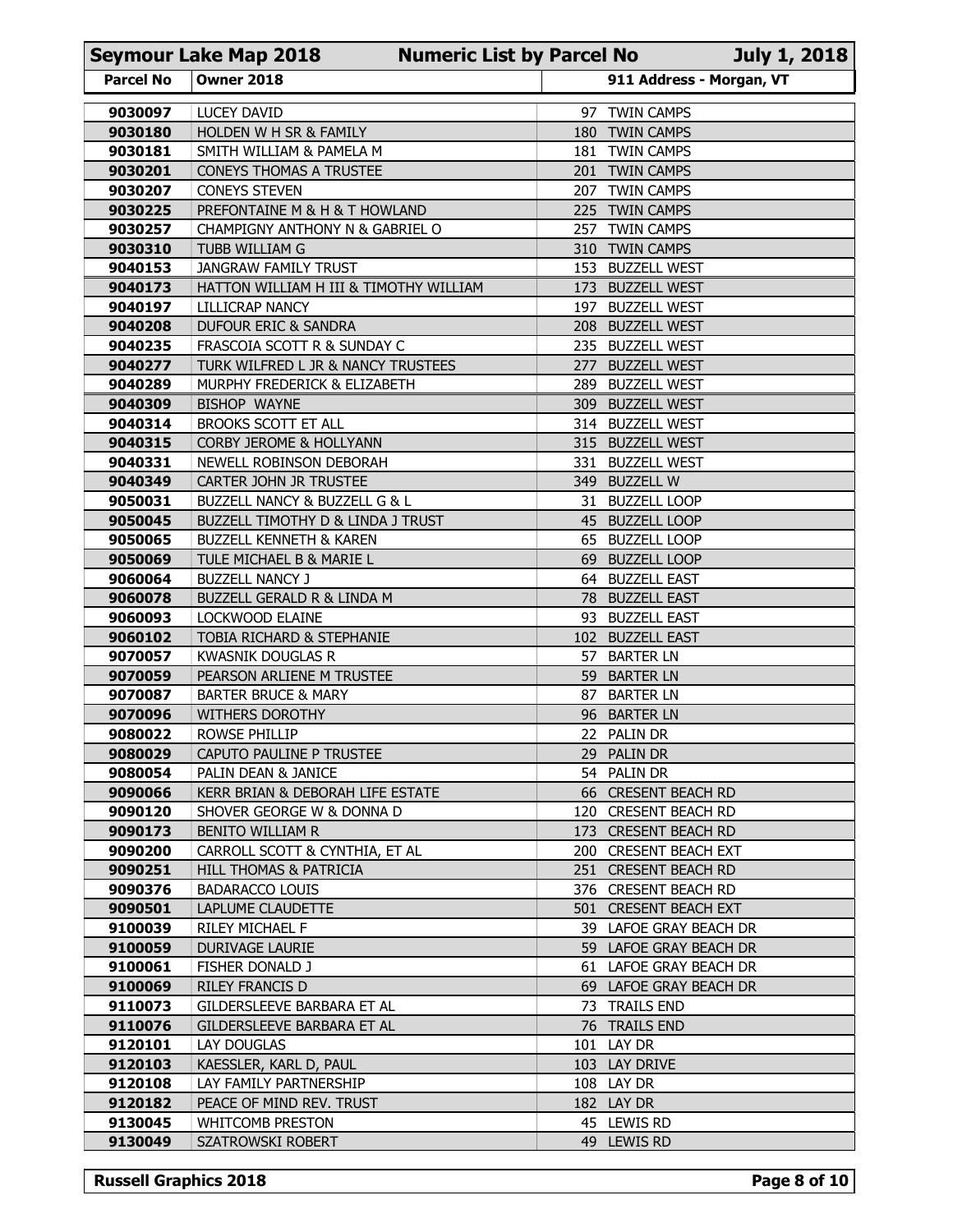|                    | <b>Seymour Lake Map 2018</b>                                    | <b>Numeric List by Parcel No</b> |                                                 | <b>July 1, 2018</b> |
|--------------------|-----------------------------------------------------------------|----------------------------------|-------------------------------------------------|---------------------|
| <b>Parcel No</b>   | <b>Owner 2018</b>                                               |                                  | 911 Address - Morgan, VT                        |                     |
| 9130051            | POULIN REAL ESTATE LLC                                          |                                  | 51 LEWIS RD                                     |                     |
| 9130218            | CONNOR STEPHEN WILLIAM REV TRUST                                |                                  | 218 LEWIS RD                                    |                     |
| 9130246<br>9130285 | SHIPPEE MATTHEW & RHONDA<br>REED WILLIAM D & JUDITH             |                                  | 246 LEWIS RD<br>285 LEWIS RD                    |                     |
| 9140048            | LACOURSE MICHAEL C & TAMMY L                                    |                                  | 48 ELLIOTT ACRES                                |                     |
| 9140331            | EPSTEIN RICHARD W & CLAUDIA S                                   |                                  | 331 ELLIOTT ACRES RD                            |                     |
| 9140363            | STATE OF VERMONT                                                |                                  | 363 ELLIOTT ACRES RD                            |                     |
| 9140408<br>9140447 | <b>SISCO MARGIE</b><br><b>STAFFORD ANN</b>                      | 408                              | <b>ELLIOTT ACRES RD</b><br>447 ELLIOTT ACRES RD |                     |
| 9140483            | <b>SEGUIN DANA</b>                                              | 483.                             | ELLIOTT ACRES RD                                |                     |
| 9140485            | <b>CLARKE MICHAEL &amp; JANELLA</b>                             |                                  | 485 ELLIOTT ACRES RD                            |                     |
| 9140503            | PEARSONS THOMAS & DONNA                                         | 503                              | ELLIOTT ACRES RD                                |                     |
| 9140511<br>9140531 | <b>GRAHAM MARY</b><br>KIBBY MAXINE E & LOUIS V                  | 511<br>531                       | ELLIOTT ACRES RD<br>ELLIOTT ACRES RD            |                     |
| 9140541            | RIDEOUT RUTHANNE                                                |                                  | 541 ELLIOTT ACRES RD                            |                     |
| 9140544            | CHICKERING JAMES S                                              |                                  | 544 ELLIOTT ACRES RD                            |                     |
| 9140551            | LAROCQUE ALBERT & CHRISTINE                                     |                                  | 551 ELLIOTT ACRES RD                            |                     |
| 9140553            | EMERY BRENDA F ET AL<br>RIOPELLE ROBERT & ANGELA ET AL          |                                  | 553 ELLIOTT ACRES RD<br>589 ELLIOTT ACRES RD    |                     |
| 9140589<br>9140600 | STEVENS MICHAEL & DEBRA                                         |                                  | 600 ELLIOTT ACRES RD                            |                     |
| 9140629            | WATSON JOAN                                                     |                                  | 629 ELLIOTT ACRES                               |                     |
| 9140630            | PRESBY THADDEUS D                                               |                                  | 630 ELLIOTT ACRES RD                            |                     |
| 9140662<br>9140681 | MARQUIS MARC & TIFFANY<br>JORDAN JAMES A & SHARLYN M            |                                  | 662 ELLIOTT ACRES RD<br>681 ELLIOTT ACRES RD    |                     |
| 9140693            | SLEEPER CHARLES A                                               |                                  | 693 ELLIOTT ACRES RD                            |                     |
| 9140705            | PRESBY TREVOR                                                   |                                  | 705 ELLIOTT ACRES RD                            |                     |
| 9140723            | LABRECQUE JOANNE M, RONALD W, DANIELLE K                        |                                  | 723 ELLIOTT ACRES RD                            |                     |
| 9140733            | <b>OSETEK STEVEN</b>                                            |                                  | 733 ELLIOTT ACRES RD                            |                     |
| 9140745<br>9160388 | KITTELL CHRISTOPHER<br><b>BARNES RICHARD &amp; LORRAINE</b>     |                                  | 745 ELLIOTT ACRES RD<br>388 SEYMOUR EAST        |                     |
| 9160405            | <b>EMERY THOMAS &amp; SANDRA</b>                                |                                  | 405 SEYMOUR EAST                                |                     |
| 9160419            | <b>STONE MARGARET</b>                                           |                                  | 419 SEYMOUR EAST                                |                     |
| 9160433            | PRATT JAMES & MARYANN                                           |                                  | 433 SEYMOUR EAST                                |                     |
| 9160436<br>9160448 | <b>HALL MAUREEN</b><br>CARLSON PAUL W & GAIL J                  |                                  | 436 SEYMOUR EAST<br>448 SEYMOUR EAST            |                     |
| 9160462            | <b>BOUCHER LYNN</b>                                             |                                  | 462 SEYMOUR EAST                                |                     |
| 9160464            | <b>HOWE JASON</b>                                               |                                  | 464 SEYMOUR EAST                                |                     |
| 9160471            | <b>EMERY STEVEN &amp; STACEY</b>                                |                                  | 471 SEYMOUR EAST                                |                     |
| 9160476<br>9160477 | <b>EMERY MARY JILL</b><br>EMERY MICHAEL & LINDA REVOCABLE TRUST |                                  | 476 SEYMOUR EAST<br>477 SEYMOUR EAST            |                     |
| 9160502            | EMERY HOLLIS & CAROLYN ET AL                                    |                                  | 502 SEYMOUR EAST                                |                     |
| 9160520            | TORPEY KEVIN                                                    |                                  | 520 SEYMOUR EAST                                |                     |
| 9160526            | TORPEY PATRICK F, KEVIN T, ELIZABETH M                          |                                  | 526 SEYMOUR EAST                                |                     |
| 9160527<br>9160536 | TORPEY ELIZABETH M<br>BURGESS WILLIAM A JR                      |                                  | 527 SEYMOUR EAST<br>536 SEYMOUR EAST            |                     |
| 9160551            | BURGESS WILLIAM JR & KAREN                                      |                                  | 551 SEYMOUR EAST                                |                     |
| 9160560            | PRATT JAMES & MARYANN                                           |                                  | 560 SEYMOUR EAST                                |                     |
| 9160567            | ARNOLD ELWOOD JR & DAWN G                                       |                                  | 567 SEYMOUR EAST                                |                     |
| 9160575<br>9160578 | BOYDEN FAMILY IRREVOCABLE TRUST                                 |                                  | 575 SEYMOUR EAST                                |                     |
| 9160590            | <b>GOBILLOT CHRISTOPHER</b><br><b>WILLIAMS VICTORIA</b>         |                                  | 578 SEYMOUR EAST<br>590 SEYMOUR EAST            |                     |
| 9160605            | <b>TORPEY PATRICK</b>                                           |                                  | 605 SEYMOUR EAST                                |                     |
| 9160614            | RIGGIE-FISHER REVOCABLE TRUST                                   |                                  | 614 SEYMOUR EAST                                |                     |
| 9170212            | <b>JAEGER ELLEN</b>                                             |                                  | 212 BIG ROCK                                    |                     |
|                    |                                                                 |                                  |                                                 |                     |